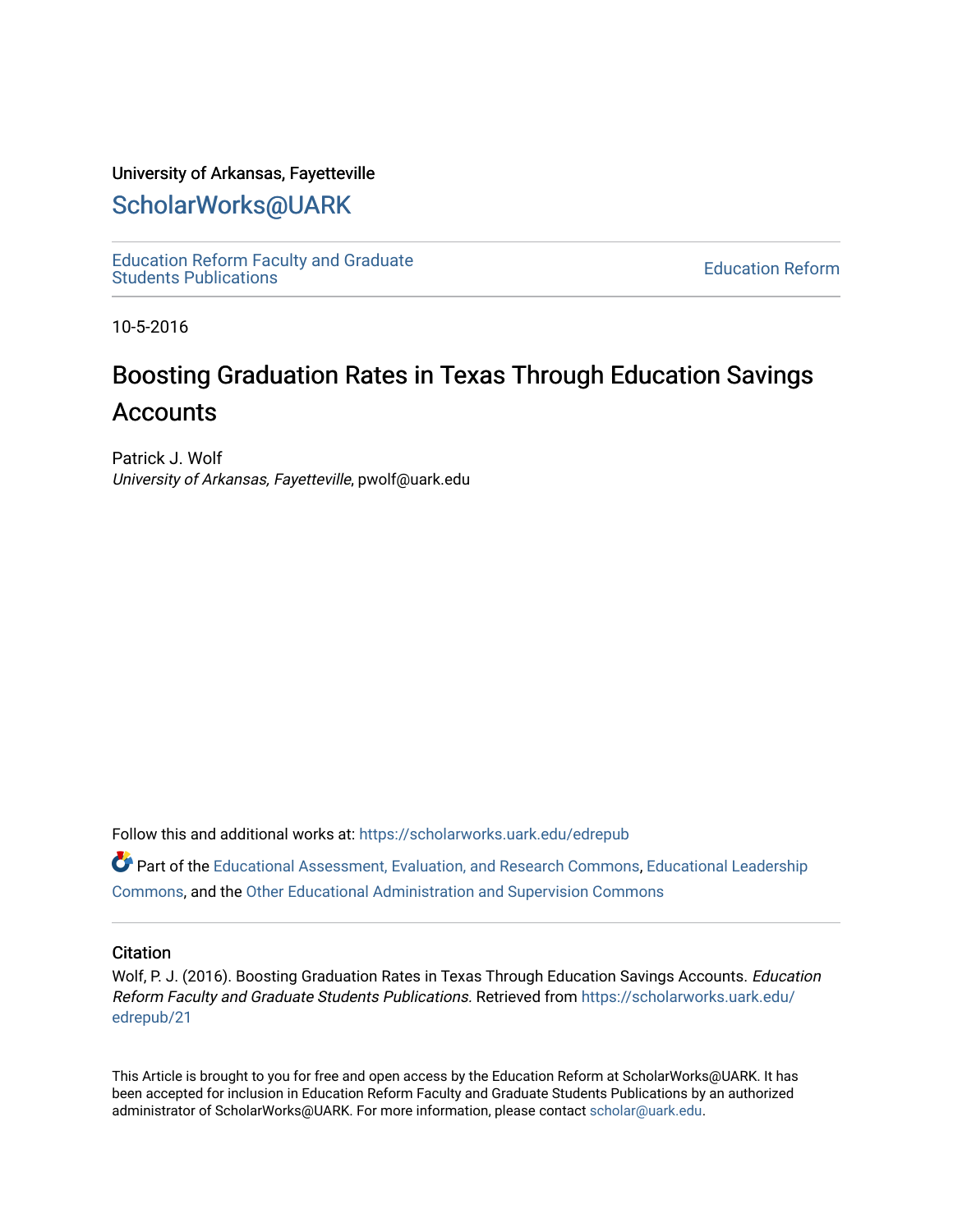

# **WORKING PAPER SERIES**

## **Boosting Graduation Rates in Texas Through Education Savings Accounts**

Patrick J. Wolf

October 5, 2016

EDRE Working Paper 2016-19

The University of Arkansas, Department of Education Reform (EDRE) working paper series is intended to widely disseminate and make easily accessible the results of EDRE faculty and students' latest findings. The Working Papers in this series have not undergone peer review or been edited by the University of Arkansas. The working papers are widely available, to encourage discussion and input from the research community before publication in a formal, peer reviewed journal. Unless otherwise indicated, working papers can be cited without permission of the author so long as the source is clearly referred to as an EDRE working paper.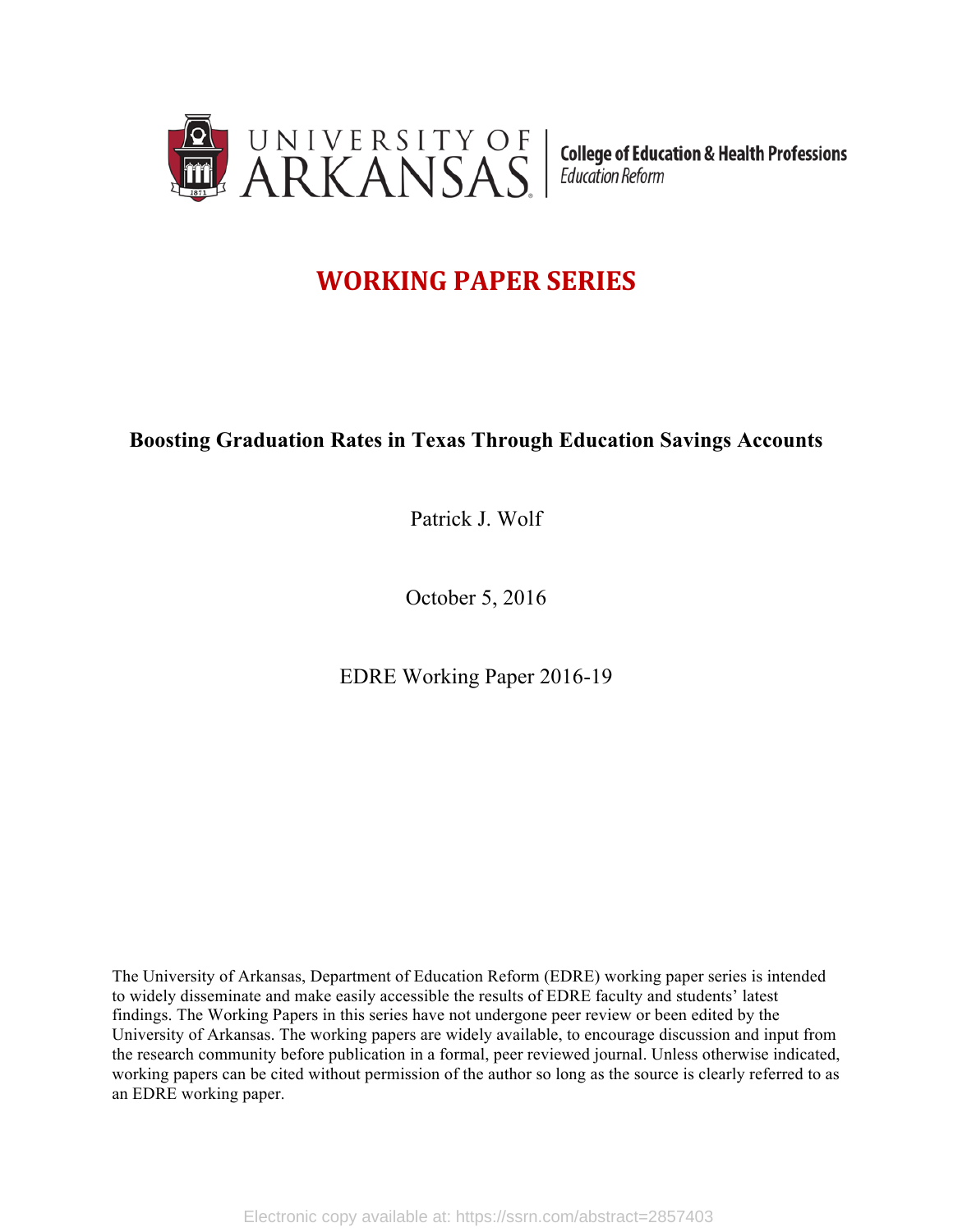#### **Abstract**

Graduating from high school is a crucial outcome for young people. Unfortunately, 12 percent of Texas students fail to earn the vital credential of a high school diploma. Private school choice has a proven track record of increasing graduation rates. In this study I draw upon prior research, Texas demographics, and conservative assumptions to forecast that the launch of a universal private school choice program in the form of Education Savings Accounts in the fall of 2017 would generate 11,809 additional high school graduates in the Lone Star State by 2022. In other words, of those students attending high school today, or entering high school within a year, an additional 11,809 students will graduate with the passage of ESAs in Texas. This is a conservative projection and the numbers will also grow over time.

**Keywords:** Education Savings Accounts, school choice, high school graduation, dropout prevention

#### **Introduction**

When it comes to education, how far you go matters more than how much you know. People who attain high school diplomas earn more money over their lifetime, are more likely to avoid the criminal justice and welfare systems, and live longer and healthier lives than similar people who drop out. Getting a diploma matters more than student test scores in predicting these important life outcomes. There is a good reason why we throw parties for high school graduates.

Unfortunately there were no parties for the estimated 45,670 Texas students who failed to graduate from high school with their cohort in  $2014<sup>1</sup>$ . The overwhelming majority of Texas dropouts are low-income students of minority race or ethnicity, thus perpetuating inequality in the Lone Star State.

Private school choice in the form of Education Savings Accounts (ESAs) holds the prospect of boosting high school graduation rates in Texas, especially for low-income and minority students. ESAs are arrangements whereby a portion of the amount of money that the government would spend to educate a child in the traditional public school system is placed in a spending account controlled by parents. Parents can use the money to customize their child's education by paying for approved educational services including private school tuition, tutoring, and educational resources such as textbooks or software programs.<sup>2</sup> Some ESA programs permit parents to apply unspent K-12 funds to their child's college costs. ESA programs have been passed in Arizona, Florida, Mississippi, Nevada, and Tennessee.

ESAs increase access to private schooling, especially for disadvantaged students. Four statistical studies have examined the effect of private schooling on high school graduation rates.<sup>3</sup> All four report that access to private schooling increases the likelihood of a student graduating from high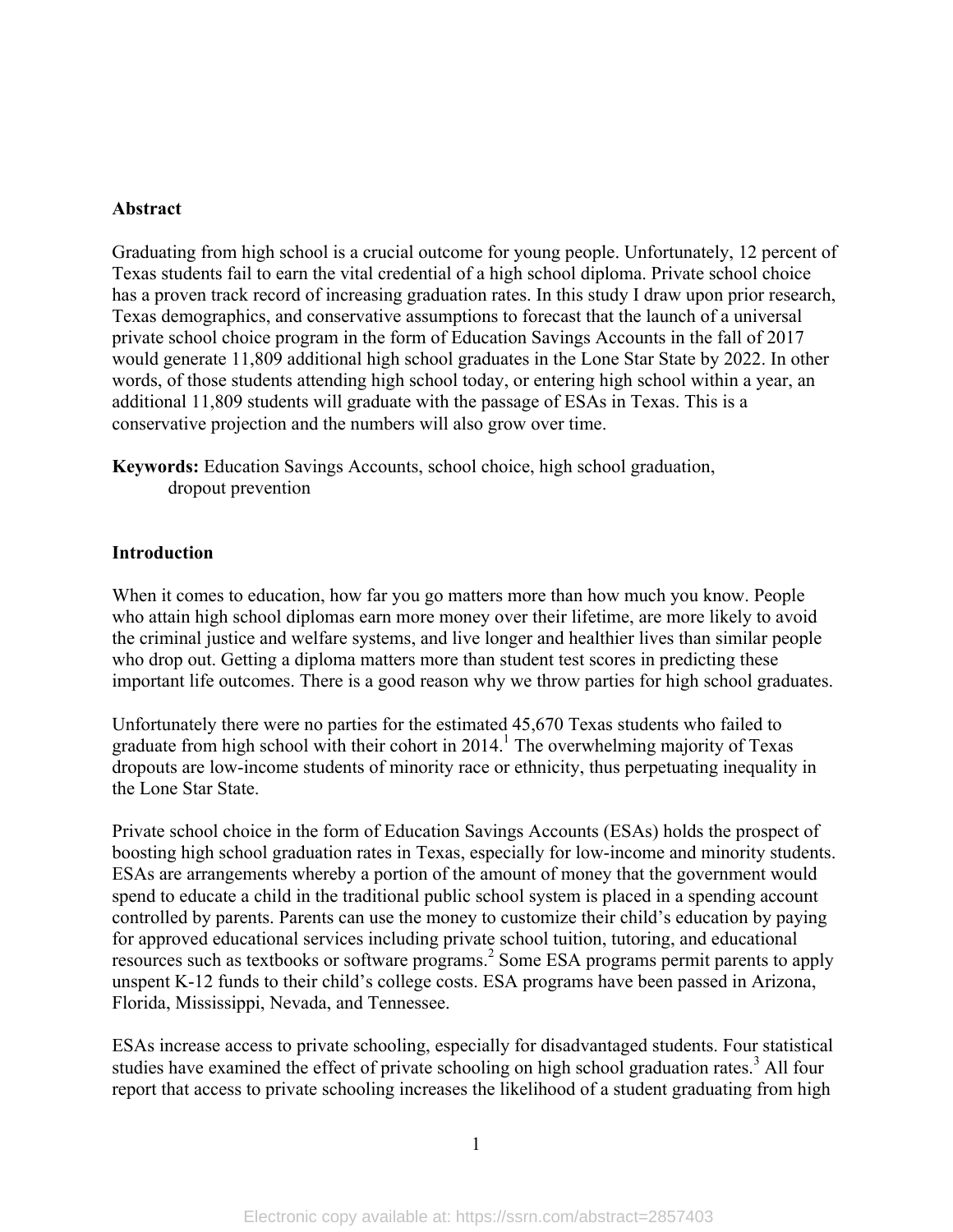school instead of dropping out. The positive effect of private schooling on high school graduation rates ranges from 7 percentage points to 30 percentage points, depending on the study. Private school choice is one of the most demonstrably effective drop-out prevention programs in the U.S. Based on very conservative estimates, I forecast that a universal ESA program in Texas would lead to 11,809 additional high school graduates within five years.

#### **Importance of High School Graduation**

The social science evidence is crystal clear that graduating from high school, as opposed to dropping out, is transformative for young people in America. A high school diploma is an essential credential for entry into higher education or the working world. It signals to potential employers that a young person has fulfilled his or her responsibilities as a student and followed through on an important project: finishing high school.

Because a high school diploma signals to others that a person is responsible and conscientious, graduating from high school is associated with a long list of important quality-of-life outcomes. Economists Ana Ferrer and W. Craig Riddell have determined that a high school diploma leads to lifetime income that is 9 to 13 percent higher.<sup>4</sup> Cecelia Rouse, former chair of President Obama's Council of Economic Advisors, has calculated that a high school diploma is worth \$260,000 to a young person in terms of higher future earnings and other benefits.<sup>5</sup> In her longitudinal analysis, graduates were 16 percentage points more likely to be employed and, when employed, earned \$12,000 more per year in average income. Higher earnings result in an average of \$60,000 more in state and federal taxes paid over the lifetime of a high school graduate compared to a dropout, according to Rouse's conservative calculations.

Mitchell D. Wong and his colleagues have determined that the average high school graduate lives 9.2 years longer than the average dropout.<sup>6</sup> People who earn high school diplomas tend to be healthier than dropouts during their longer lifetime. They also are much less likely to commit crimes, as their higher employment prospects create a powerful incentive for them to safeguard their future by avoiding contact with the criminal justice system.7

#### **Private Schools Boost Graduation Rates**

Since scholars and policymakers agree that graduating from high school is essential to success, they should support education policies with a proven track record of boosting graduation rates. One of the best policies for increasing the number of high school graduates is expanding private school choice.

Private school choice is any government policy that makes educational resources available to families to assist them with choosing a private schooling option for their child.<sup>8</sup> It takes four different forms: government-issued school vouchers, privately-issued scholarships funded by government tax credits, tax credits or deductions provided to families who have already enrolled their child in a private school, and Education Savings Accounts (ESAs).<sup>9</sup> School vouchers, taxcredit scholarships, and ESAs have received the bulk of the attention in the school choice arena because they are designed to enable more students to transfer from public to private schools of choice.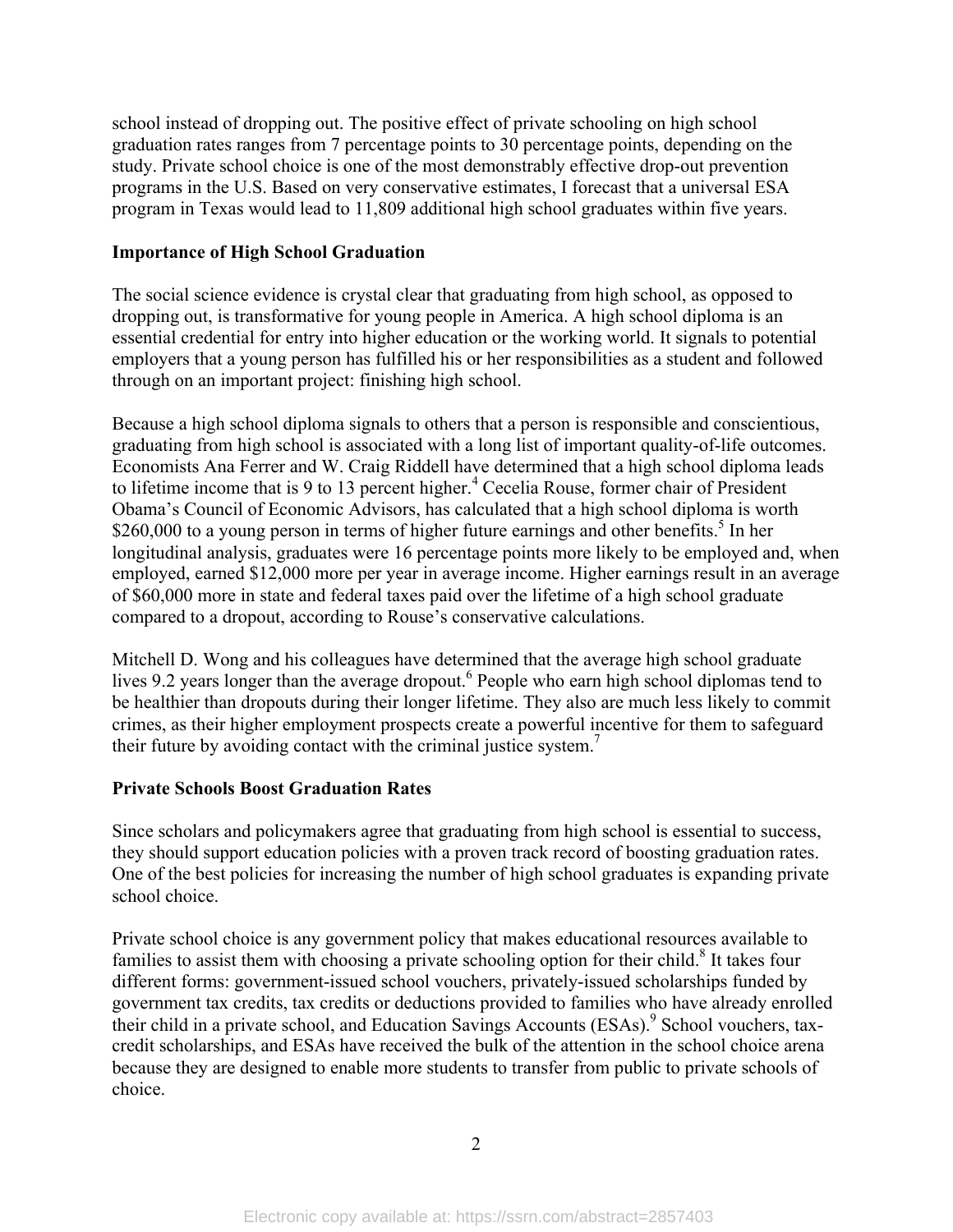High-quality statistical research has established that attending a private school increases a students' likelihood of earning a high school diploma. Four studies have been conducted on the topic and all four find a positive and statistically reliable relationship between private schooling and graduating. The lowest estimate of the extent to which access to private schooling boosts high school graduation rates is 7 percentage points and the highest estimate is 30 percentage points.

Economist Derek Neal was the first researcher to examine the effect of private schooling on high school graduation rates.<sup>10</sup> Using a national database and focusing on urban areas because they contained a substantial number of Catholic school options, he determined that attending a private Catholic high school instead of a public high school increased the likelihood of graduating by 17 percentage points for white students, from 75 percent to 92 percent, and 30 percentage points for minority students, from  $62$  percent to  $92$  percent.<sup>11</sup> Because the positive effect of Catholic schooling on graduation rates was so much higher for minority students in Neal's study, attending a private Catholic school completely eliminated the white-minority gap in graduation rates.

Derek Neal's pioneering research on the effect of private Catholic schools on boosting high school graduation rates, especially for minority students, was exciting but limited. It used data from the 1970s and 80s, and focused only on Catholic schools in urban areas. Would private school choice programs in later years with a greater variety of types of private schools have similar positive effects on graduation rates? The answer is "yes".

Three studies of the effects of means-tested private school voucher programs confirm that the positive effect of private school choice on the likelihood of high school graduation is not limited to Catholic schools.

The most rigorous study of the effect of a private school choice program on high school graduation rates was an experimental analysis that I led for the U.S. Department of Education.<sup>12</sup> The District of Columbia Opportunity Scholarship Program (OSP) is the only federally funded private school choice program in the U.S. When the OSP was launched in 2004 more students wanted to participate in the program than there were Opportunity Scholarships (i.e., government vouchers) to provide to them.13 A lottery was held to decide which students would or would not receive a scholarship. Since mere chance decided who would have access to private school choice through the OSP and who would not, we can be confident that the group of scholarship winners (the experimental "treatment" group) and scholarship losers ("control" group) were similar in relevant respects except for the fact that the OSP students had access to private school choice. All of the students in the experiment were low-income and 99 percent of them were African American or Hispanic. Five years later we determined that using an Opportunity Scholarship increased a student's likelihood of graduating from high school by 21 percentage points, from 70 percent to 91 percent.<sup>14</sup> Michael Q. McShane and I calculated that 442 additional students graduated from high school due to the positive effects of the targeted and capped DC OSP over its first five years of operation.<sup>15</sup>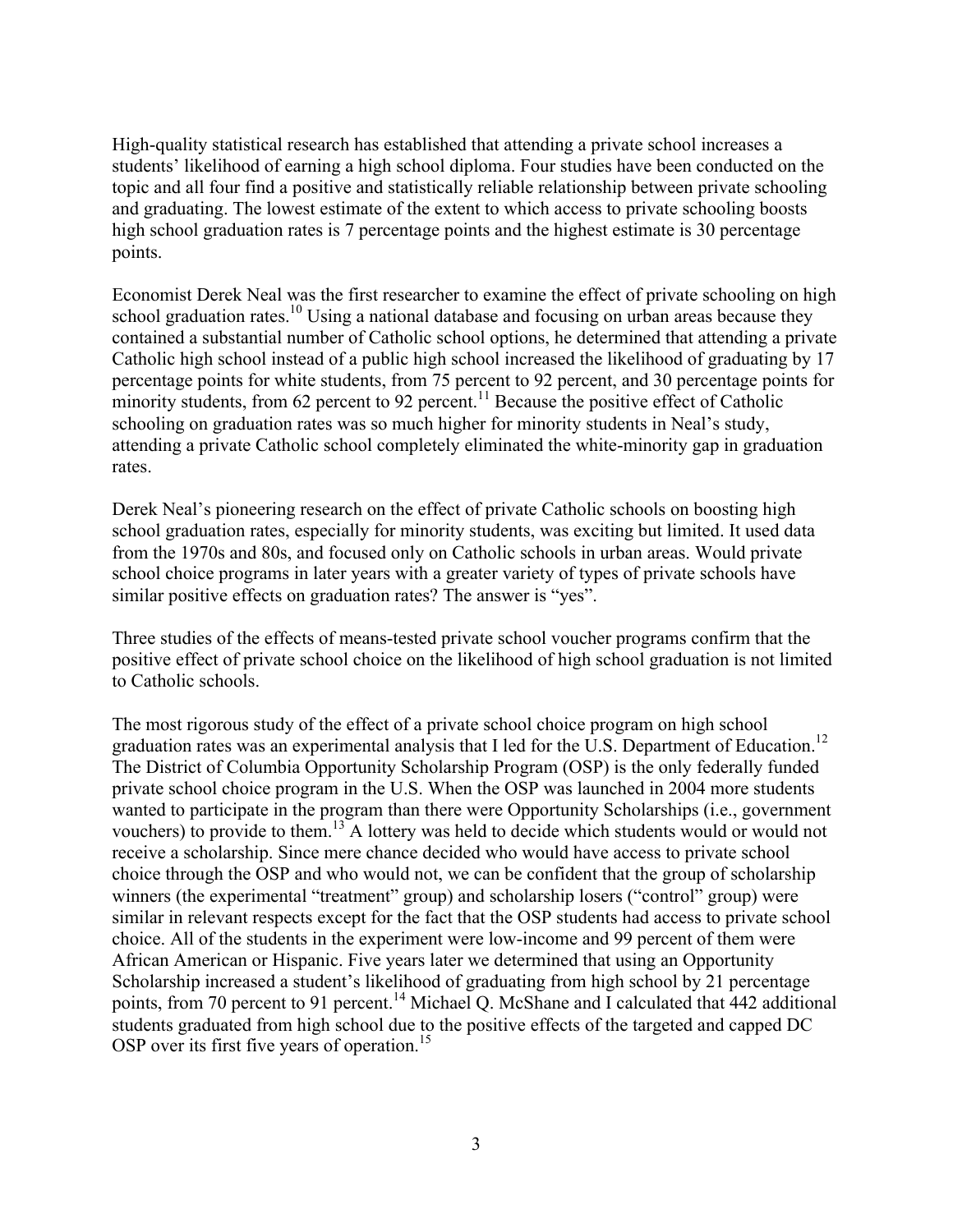Sociologist John Robert Warren compared the graduate rates of students in private schools participating in the Milwaukee Parental Choice Program (MPCP) with those of Milwaukee public schools (MPS) across the five graduation classes of 2003 through 2007.<sup>16</sup> The MPCP is the oldest and largest urban school voucher program in the U.S. Although a substantial number of the private schools participating in the MPCP are Catholic, a majority of them are affiliated with a non-Catholic religion or are secular. Thus, Milwaukee provides an excellent venue to determine the effect of private school choice, and not just Catholic schooling, on the likelihood of a student graduating from high school.

On average, the private schools in the MPCP graduated students at a rate of almost 85 percent, which was 16.5 percentage points higher than the MPS rate of slightly more than 68 percent. Warren concluded that nearly 3,000 Milwaukee students would have graduated high school over that five-year period, instead of dropping out, if Milwaukee public schools had achieved the high school graduation rate observed in the private school choice program.

The Warren study relied upon graduation data that were averaged at the school level. It is possible that shifts in the student population across the public and private school sectors during his study might have biased his results. I led a longitudinal study with colleagues at the University of Wisconsin that examined the effect of the MPCP on high school graduation rates using student-level data.<sup>17</sup> We carefully matched the 801 ninth-grade students in the MPCP in the fall of 2006 with 801 similar ninth-graders in MPS. All of the students were low-income and 89 percent of them were African American or Hispanic. Four years later, the students in the private school choice program graduated on time at a rate of 76 percent, 7 percentage points higher than the 69 percent rate in the matched public school sample.

Four scientific studies have considered if access to private schooling increases the likelihood of a student graduating from high school. All of them find that private school choice has a clear positive effect on graduation rates, with Neal finding separate positive effects for white students and minority students (Figure 1). The lowest estimate of the graduation rate gains from school choice, from our study of the Milwaukee program, is 7 percentage points. The highest estimate of the graduation rate boost from private (specifically Catholic) schooling, from Derek Neal's national study of urban areas, is 30 percentage points for minority students. The gains of 21 percentage points from our DC study, 17 percentage points for white students in Neal's study, and 16.5 percentage points from Warren's analysis all lie between those end points in the range. The evidence is clear that access to private school choice boosts high school graduation rates, especially for low-income and minority students. The only disagreement is about the size of the boost.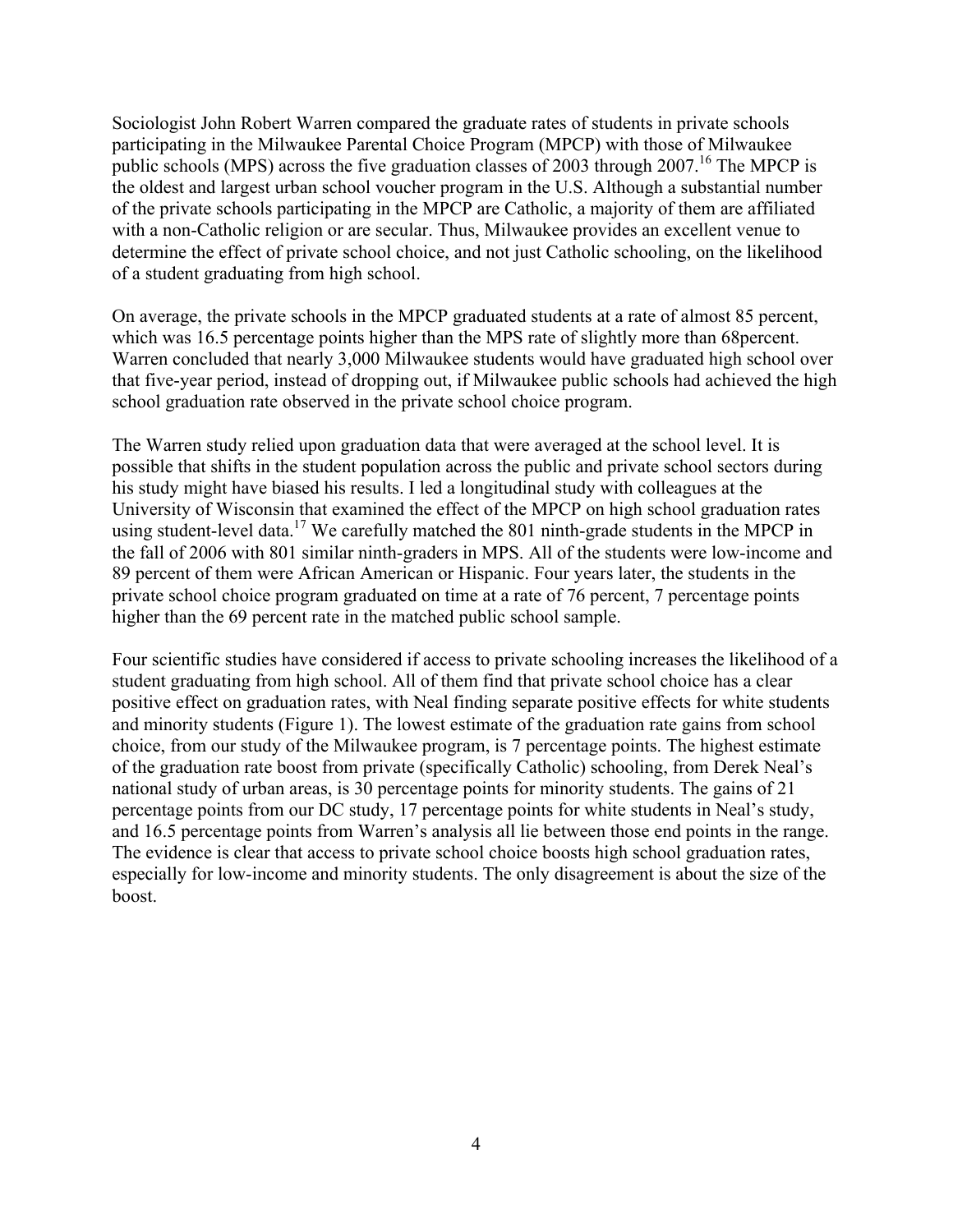

**Figure 1. Positive Effects of Private School Choice on High School Graduation Rates**

### **Education Savings Accounts**

Previous studies of the effect of private school choice on improving high school graduation rates have focused on private school voucher programs or private schooling in general. An Education Savings Account (ESA) program is likely to produce graduate rate gains at least as large as those observed in private school voucher programs. ESAs allow for greater customization of a child's education to fit their particular needs, and permit parents to use unspent funds for college costs, making high school graduation both more likely and more valuable to students who participate.

An ESA is an expenditure account controlled by parents to make purchases in support of their child's education. The funds in the ESA are placed there by the state government and represent a portion of the amount the government would have spent on the child in the traditional public school system. Children who participate in ESA programs cannot simultaneously be enrolled in a public school. Their parents can use ESA funds for approved educational expenses including private school tuition, tutoring, educational resources and educational therapy.<sup>18</sup> ESAs have the reputation of being "the iPhone" of private school choice policies because they are easy to use and allow for a high degree of customization, although over 80 percent of ESA funds tend to be used for private school tuition.<sup>19</sup>

### **Application to Texas**

A universally available ESA program launched in Texas in 2017 would likely produce 11,809 additional high school graduates by 2022 and many more beyond that five-year forecasting window. I use a five-year time span for estimating the high school graduation effects of a Texas ESA because the short run is both important to policymakers and easier to forecast than the long run.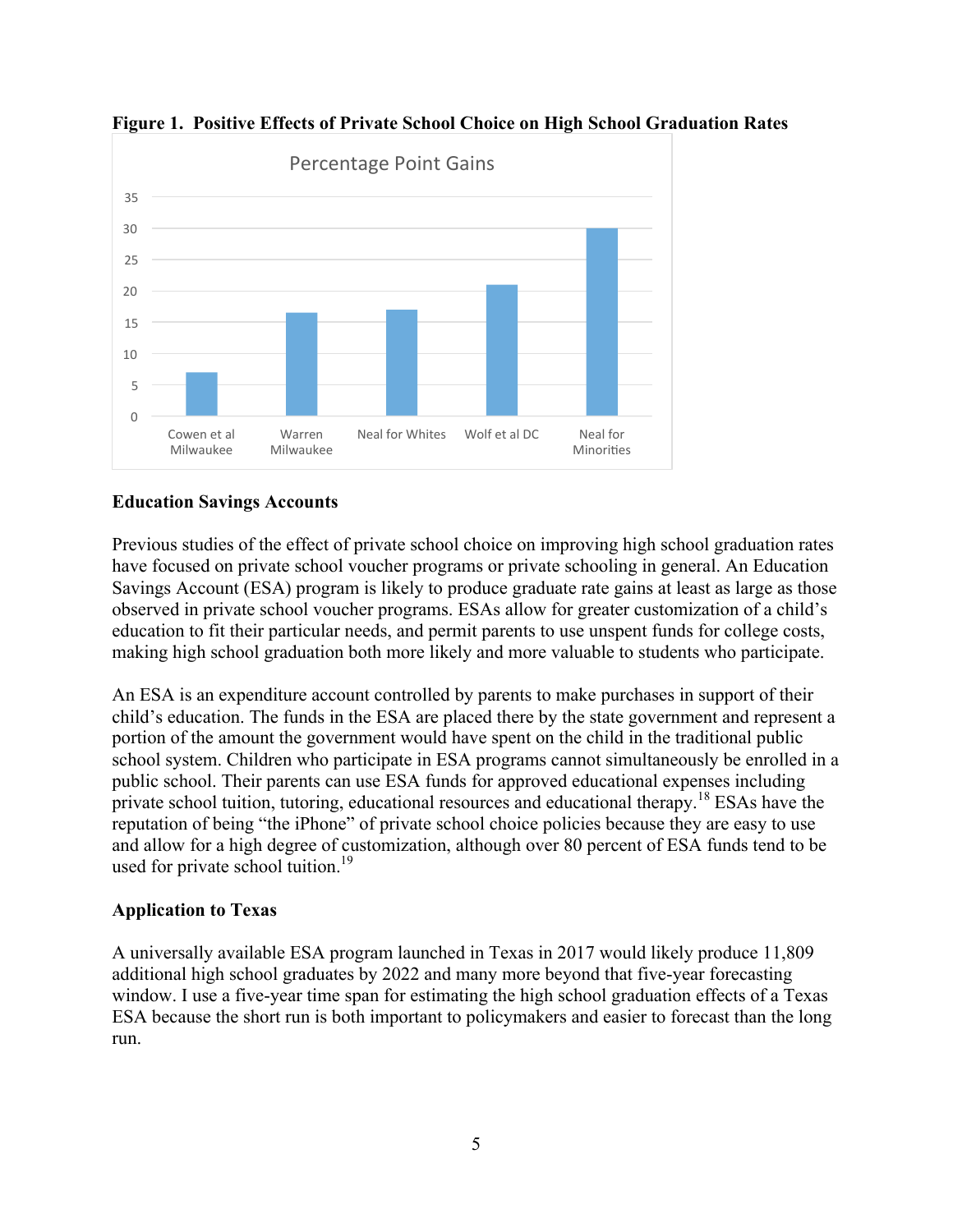My forecast is the result of adding together the results from the following 5 equations:

(1) Extra Grads<sub>cohort 1</sub> =  $\sum_{\text{grades } 8-12}$ (Enrollment\*ParticipationRate\*GradBoost)

(2) Extra Grads<sub>cohort 2</sub> =  $\sum_{\text{grades }9-12}$ (Enrollment\*ParticipationRate\*GradBoost)

(3) Extra Grads<sub>cohort 3</sub> =  $\sum_{\text{grades 10-12}}$ (Enrollment\*ParticipationRate\*GradBoost)

(4) Extra Grads<sub>cohort 4</sub> =  $\sum_{\text{grades 11-12}}$ (Enrollment\*ParticipationRate\*GradBoost)

(5) Extra Grads<sub>cohort 5</sub> =  $\sum_{\text{grade 12}}$ (Enrollment\*ParticipationRate\*GradBoost)

The logic of equation 1 is that the number of extra graduates from the first cohort of participating students, who would enroll in the program in the fall of 2017, would be the sum of the number of extra graduates across the five grades (8-12) capable of on-time graduation by 2022. The total for each grade is customized to fit what has happened in the initial years of previous private school choice programs. Total enrollment comes from forecasts by the U.S. Census Bureau.<sup>20</sup> Enrollments in both eighth and ninth grades are assumed to be about 1/13th of the total K-12 enrollment for the state, as those grades tend to have enrollments that are proportionate to the entire school-age population. Enrollments are assumed to be slightly higher than the standard grade-level proportion of 1/13th in the lower elementary grades of K-3, though those estimates are not relevant to this forecast, and 5 percent lower in each subsequent grade after ninth grade due to drop-outs.

Program participation rates are assumed to be twice the rates actually experienced in the DC Opportunity Scholarship Program in its first year. The OSP was a means-tested program restricted to students who qualified for free or reduced price lunch and limited to just 1,700 scholarships based on its annual appropriation. It is both reasonable and conservative to assume that Texans would participate in a universal ESA program at twice the rate of OSP participation. Thus the participation rates are projected to be 7.2 percent for eighth-graders, 8.6 percent for ninth-graders, 6 percent for 10th-graders, 3 percent for 11th-graders, and 1.2 percent for 12thgraders.

The assumed graduate rate boost of 7 percent is the lowest point from the range generated by the four high school graduation rate studies. The lowest rate in the range is used to make the estimate very conservative and because Texas already has a comparatively high graduate rate that would make it unlikely that program participants would experience the much larger gains observed in the studies of private school choice in DC and in urban areas nationally.

The full positive effect of private school choice on graduation rates of 7 percentage points is only applied to ninth-grade initial users because they are the only cohort positioned for four straight years of ESA use in high school. The boost for initial eighth-graders is assumed to be half that, due to the 50 percent program attrition rate when moving from K-8 to ninth grade experienced in the Milwaukee Parental Choice Program.<sup>21</sup> The boost for initial 10th-graders is assumed to be 75 percent of the boost for ninth-graders because they only get the experience of the ESA for three years, with 50 percent for 11th-graders and 25 percent for 12th-graders. The extra graduates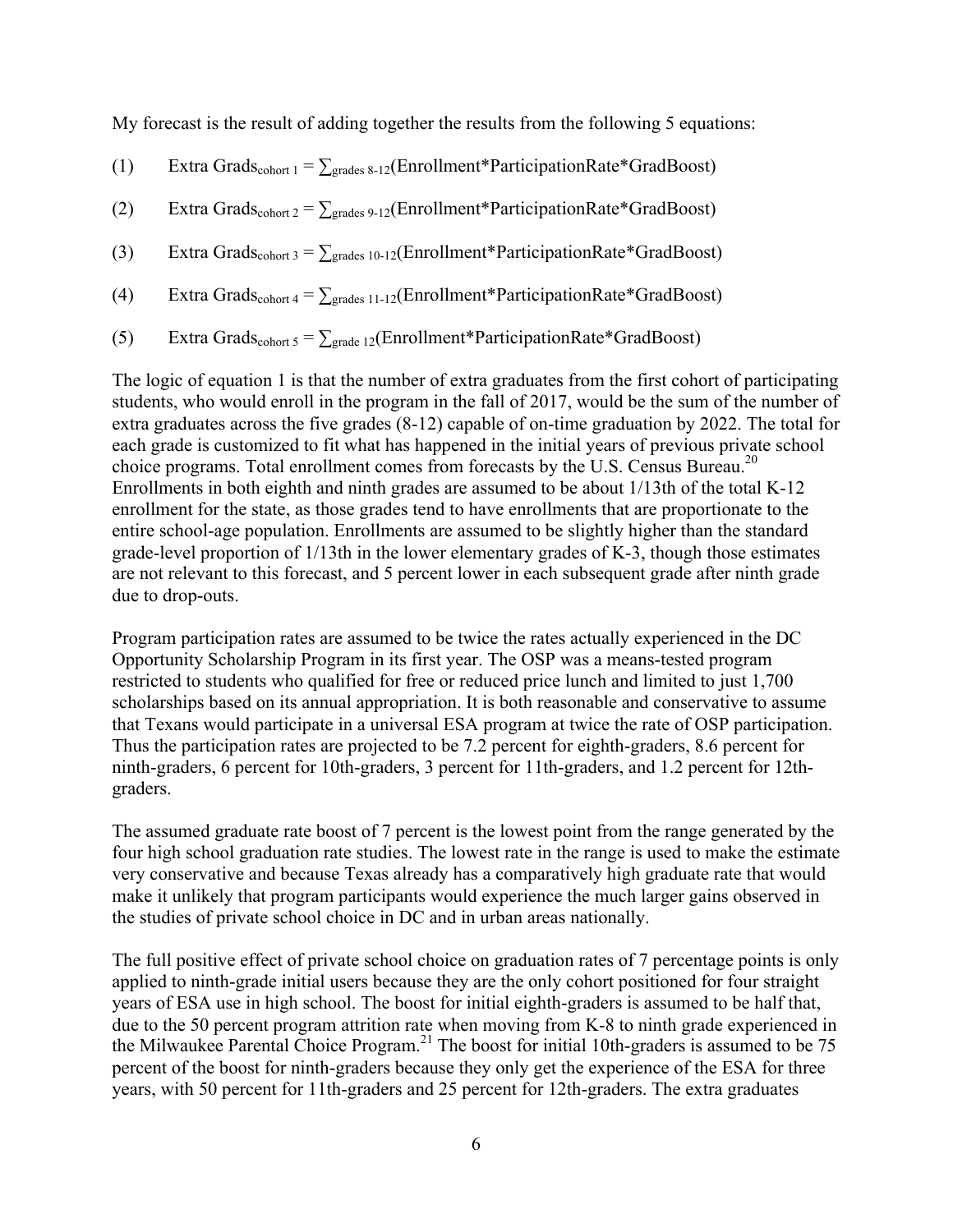across each initial grade level are totaled to generate the number of additional graduates for each of the five cohorts. The numbers get smaller for each cohort after the first one only because fewer grade levels of students in them will have reached on-time graduation by 2022.

Based on the experiences of other private school programs, the demographics of Texas, and reasonably conservative assumptions, I forecast that a universal ESA program launched in the fall of 2017 will produce an extra 11,809 high school graduates for the Lone Star State by 2022 (Table 1).

|                       | <b>Enrollment</b> | Part. Rate | Participants | <b>Grad Boost</b> | <b>Extra Grads</b> |
|-----------------------|-------------------|------------|--------------|-------------------|--------------------|
| Cohort 1, Fall 2017   |                   |            |              |                   |                    |
| Grade 8               | 415,369           | 0.0720     | 29,907       | 0.0350            | 1,047              |
| Grade 9               | 415,369           | 0.0860     | 35,722       | 0.0700            | 2,501              |
| Grade 10              | 394,601           | 0.0600     | 23,676       | 0.0525            | 1,243              |
| Grade 11              | 374,871           | 0.0300     | 11,246       | 0.0350            | 394                |
| Grade 12              | 356,127           | 0.0120     | 4,274        | 0.0175            | 75                 |
| <b>Cohort 1 Total</b> |                   |            |              |                   | 5,259              |
| Cohort 2, Fall 2018   |                   |            |              |                   |                    |
| Grade 9               | 419,110           | 0.0860     | 36,043       | 0.0700            | 2,523              |
| Grade 10              | 398,155           | 0.0600     | 23,889       | 0.0525            | 1,254              |
| Grade 11              | 378,247           | 0.0300     | 11,347       | 0.0350            | 397                |
| Grade 12              | 359,335           | 0.0120     | 4,312        | 0.0175            | 75                 |
| <b>Cohort 2 Total</b> |                   |            |              |                   | 4,250              |
| Cohort 3, Fall 2019   |                   |            |              |                   |                    |
| Grade 10              | 401,709           | 0.0600     | 24,103       | 0.0525            | 1,265              |
| Grade 11              | 381,623           | 0.0300     | 11,449       | 0.0350            | 401                |
| Grade 12              | 362,542           | 0.0120     | 4,351        | 0.0175            | 76                 |
| <b>Cohort 3 Total</b> |                   |            |              |                   | 1,742              |
| Cohort 4, Fall 2020   |                   |            |              |                   |                    |
| Grade 11              | 385,000           | 0.0300     | 11,550       | 0.0350            | 404                |
| Grade 12              | 365,750           | 0.0120     | 4,389        | 0.0175            | 77                 |
| <b>Cohort 4 Total</b> |                   |            |              |                   | 481                |
| Cohort 5, Fall 2021   |                   |            |              |                   |                    |
| Grade 12              | 365,750           | 0.0120     | 4,389        | 0.0175            | 77                 |
| <b>Cohort 5 Total</b> |                   |            |              |                   | 77                 |
|                       |                   |            |              |                   |                    |
| <b>Grand Total</b>    |                   |            |              |                   | 11,809             |

**Table 1. Forecast of Extra High School Graduates Generated by Universal Private School Choice in Texas by 2022, Overall and by Cohort**

Note: Total K-12 enrollment for Texas calculated from U.S. Census, 2015 Digest of Statistics, Table 203.20 as 5,399,800 in 2017; 5,448,433 in 2018; 5,497,067 in 2019; 5,545,700 in 2020; and 5,594,333 in 2021.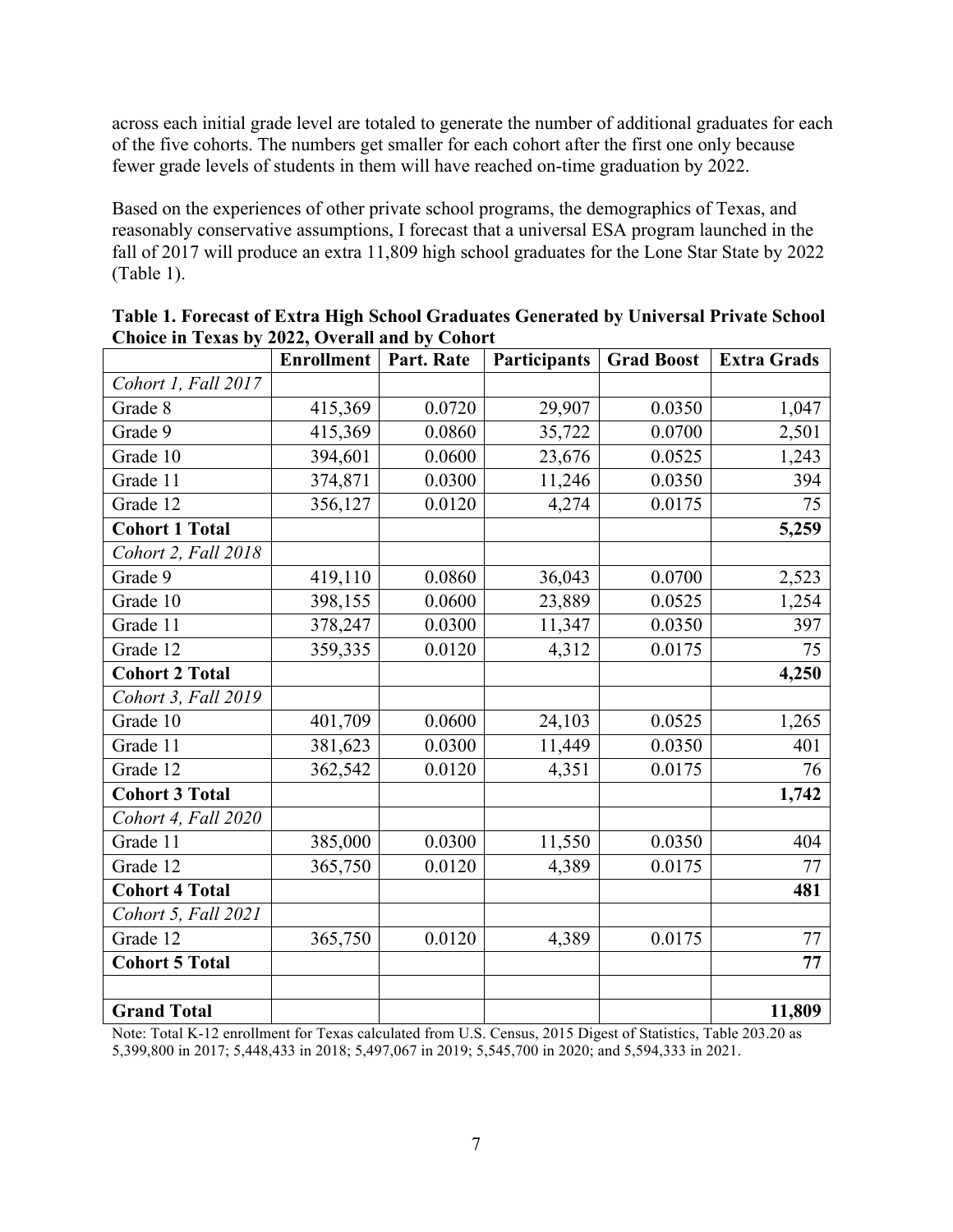Although the additional number of graduates generated by the program within five years grows smaller with each cohort, simply because the later cohorts contain fewer grades that will face ontime graduation by 2022, the number of extra graduates due a universal ESA in Texas will increase over time as more cohorts enter the program and at least one initial grade level from each cohort reaches the cutoff for on-time graduation (Figure 2). In 2018 only the 12th-graders from Cohort 1 will have experienced a high school graduation boost from the program, producing 75 extra graduates. In 2019, the 11th-graders from Cohort 1 and the 12th-graders from Cohort 2 will combine to deliver 469 extra graduates, etc., until 2022 when five program cohorts will combine to produce 5,317 extra high school graduates that year due to the Texas ESA.



**Figure 2. Forecast of Extra High School Graduates Generated by Universal Private School Choice in Texas by 2022, by Year**

#### **Conclusion**

A skeptic might object that I have not been sufficiently conservative in my estimates, as participation rates might not be so high as 1.2-8.6 percent in the upper grades under a universal ESA program in Texas. The supply of seats in Texas private high schools might not be able to accommodate so many participants, one might claim, so we might expect the program's positive effect on graduation rates to be smaller. Cutting the forecast in half, Texas still would generate 5,905 additional high school graduates by 2022 due to a universal ESA.

Another skeptic might object that my assumptions are too conservative. When private school choice is made available statewide and to families within a wide income range, most children who participate are minority students in urban areas. Private school choice programs have demonstrated their largest positive effects on minority students in the inner city, including graduation rate gains of up to 30 percentage points. Thus, the graduation boost from a universal ESA in Texas might be much higher than the very conservative rate of 7 percentage points used in my estimate. Increasing my primary forecast by 50 percent, we see a Texas ESA program could boost the number of high school graduates in the state by 17,714 within five years.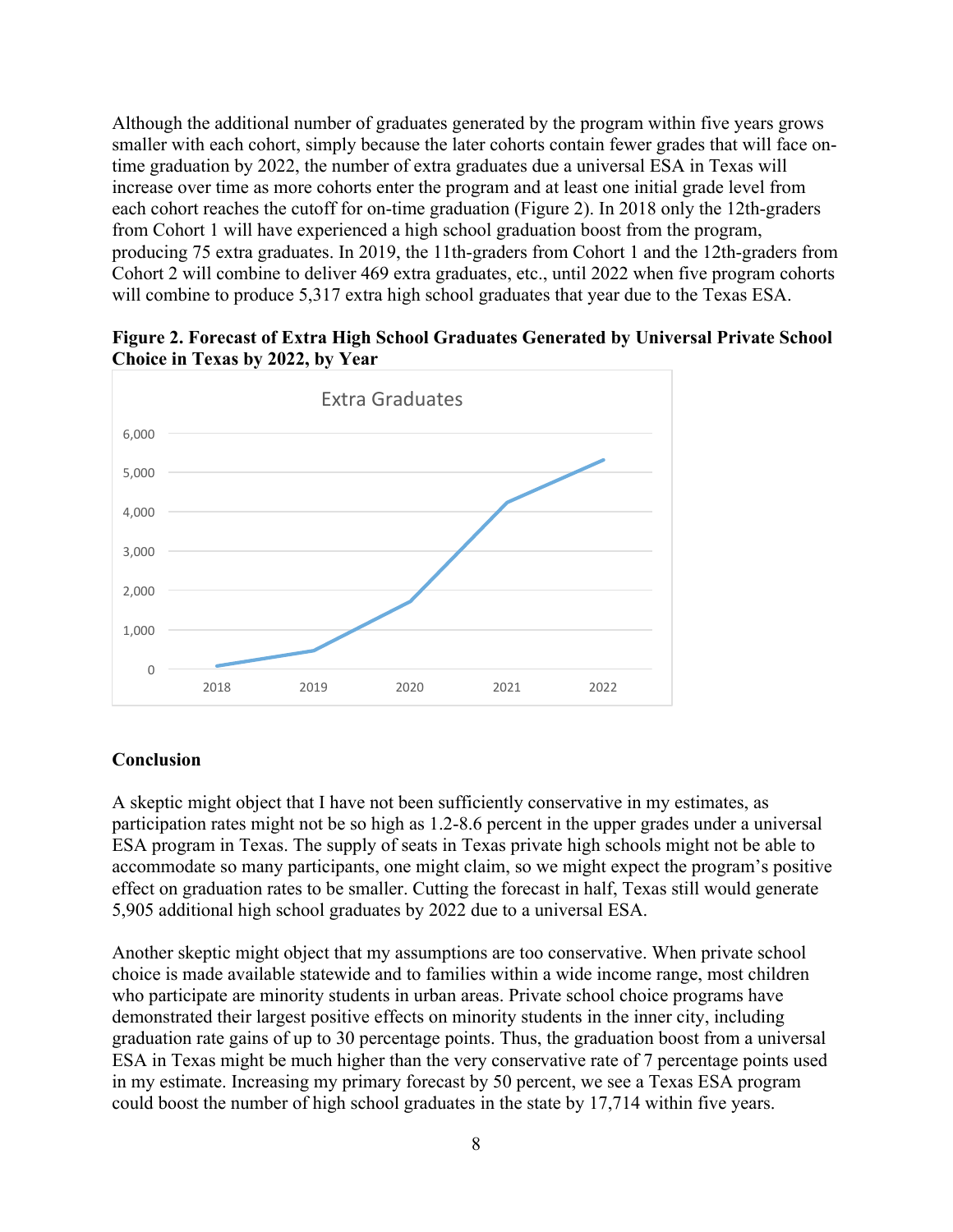While it is helpful to present a range of forecasts of the likely effects of a policy intervention, I think that my primary forecast of a gain of 11,809 high school graduates for Texas by 2022 is the best estimate of the important positive effect that a universal Education Savings Account Program would have on Texans. Low-income and minority students are likely to experience the largest increase in their graduation rates due to access to private school choice, thereby reducing inequalities in the Lone Star State.

**Patrick J. Wolf** is a Distinguished Professor of Education Policy and 21<sup>st</sup> Century Endowed Chair in School Choice at the University of Arkansas in Fayetteville.

and Brian Kisida, "School Vouchers and Student Attainment: Evidence from a State-Mandated Study of

Milwaukee's Parental Choice Program," *Policy Studies Journal* 41, no. 1 (Winter 2013): 147-167; John Robert Warren, "Graduation Rates for Choice and Public School Students in Milwaukee, 2003-2009" (School Choice Wisconsin, Milwaukee, WI, January 2011); Derek Neal, "The Effects of Catholic Secondary Schooling on

Disparities in Mortality," *New England Journal of Medicine* 347, no. 20 (2002): 1585-92. <sup>7</sup> Lance Lochner and Enrico Moretti, "The Effect of Education on Crime: Evidence from Prison Inmates, Arrests,

and Self-Reports," *American Economic Review* 94, no. 1 (2004): 155-89; Rouse, "Consequences for the Labor Market…" op cit.

Crook (London: Routledge, 2008), 635-36.<br><sup>9</sup> Friedman Foundation for Educational Choice, *The ABCs of School Choice: The Comprehensive Guide to Every Private School Choice Program in America (Indianapolis, IN, 2016).* 

 <sup>1</sup> Calculated from the U.S. Census 2015 Digest of Statistics, table 203.20, and the *Education Week* "Diplomas

Count" Adjusted Cohort Graduation Rate for 2014.<br><sup>2</sup> Jonathan Butcher and Lindsey M. Burke, *The Education Debit Card II: What Arizona Parents Purchase with Education Savings Accounts* (Friedman Foundation, Indianapolis, I

<sup>&</sup>lt;sup>3</sup> Patrick J. Wolf, Brian Kisida, Babette Gutmann, Michael Puma, Nada Eissa, and Lou Rizzo, "School Vouchers and Student Outcomes: Experimental Evidence from Washington, DC," *Journal of Policy Analysis and Management* 32, no. 2 (April 2013): 246-270; Joshua M. Cowen, David J. Fleming, John F. Witte, Patrick J. Wolf,

Educational Achievement," *Journal of Labor Economics* 15, no. 1 (January 1997): 98-123. <sup>4</sup> Ana Ferrer and W. Craig Riddell, "Sheepskin Effects and the Returns to Education" (conference paper, November

<sup>2001).</sup> <sup>5</sup> Cecelia Elena Rouse, "Consequences for the Labor Market," in *The Price We Pay: Economic and Social Consequences of Inadequate Education*, ed. Clive R. Belfield and Henry M. Levin (Washington, DC: Brookings Press, 2007).<br><sup>6</sup> Mitchell D. Wong, Martin F. Shapiro, W. John Boscardin, and Susan L. Ettner, "Contribution of Major Diseases to

<sup>8</sup> Patrick J. Wolf, "Vouchers," in *The International Encyclopedia of Education*, ed. Gary McCulloch and David

<sup>&</sup>lt;sup>10</sup> Derek Neal, "The Effects of Catholic Secondary Schooling..." op cit.<br><sup>11</sup> Neal, Ibid., p. 112. Concerned about the fact that more motivated students might have self-selected into Catholic schools, Neal used the concentration of Catholic parishioners and the concentration of Catholic schools in an area as Instrumental Variables, thereby recovering unbiased estimates of the true effect of attending a Catholic high school on graduation rates.<br><sup>12</sup> Wolf et al., "School Vouchers and Student Outcomes..." op cit.

<sup>&</sup>lt;sup>13</sup> Patrick Wolf, Babette Gutmann, Michael Puma, and Marsha Silverberg, *Evaluation of the DC Opportunity Scholarship Program: Second Year Report on Participation*, U.S. Department of Education, Institute of Education Sciences, National Center for Education Evaluation and Regional Assistance (Washington, DC: GPO, 2006).<br><sup>14</sup> Wolf et al, "School Vouchers and Student Outcomes..." op cit.<br><sup>15</sup> Patrick J. Wolf and Michael McShane, "Is the J

of Columbia Opportunity Scholarship Program," *Education Finance and Policy* 8 no. 1 (Winter 2013): 74-99.<br><sup>16</sup> Warren, "Graduation Rates for Choice and Public School Students..." op cit.<br><sup>17</sup> Cowen et al.. "School Voucher